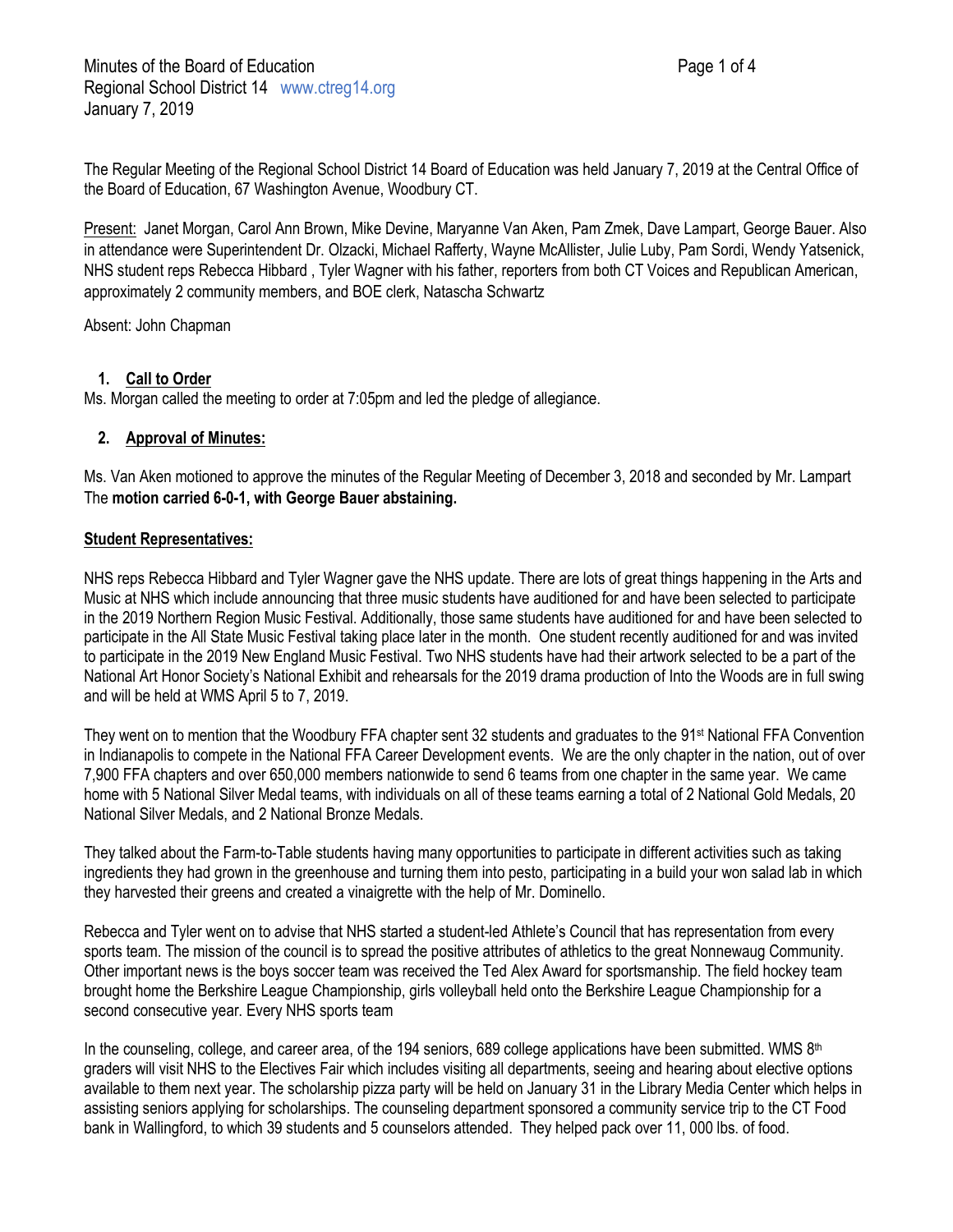Lastly, Students participated in the Wingman Leaders' Summit, whereby they worked together to discuss their experience to date and to develop a plan for success. NHS Wingman project has been positively received and quite successful to date. The students will continue planning and plan to meet monthly to continue community building.

#### **Superintendent report:**

Dr. Olzacki was invited to the CT Food bank in Wallingford and commended the students on how hard they worked packing boxes.

Dr. O asked Mr. Rafferty and his team to present the new NHS Graduation requirements. Mr. Rafferty and Ms. Luby, presented the new state graduation requirements and impact on the freshmen class of 2019-2020. Mr. Rafferty stressed that this will be a multiyear rollout, and that the region will have better clarity this year. Ms. Luby went on to new requirements differences: Currently students require 23 credits to graduation and that number has changed to 25 credits. She was happy to report that over 85% of NHS already graduate with 25 credits. The major changes are as follows:

- Humanities: 9 credits
- Science/Technology/Engineering/Math: 9 credits (credit may be granted for Algebra I and World Language taken in 8th grade
- Physical Education and Wellness: 1 credit (previously 0.5 credits)
- Health and Safety: 1 credit (previously 0.5 credits)
- World languages: 1 credit
- Mastery-based diploma assessment (CAPSTONE): to be determined

Ms. Luby advised that she would like the students to have an art credit. The administrators will be carefully studying the experience of students, making sure it is meaningful and attainable for all students The district in partnership with legislation will further define the boxes and create mastery based assessment, etc. Will be looking at scheduling if needed.

Mr. Rafferty added that they must take another look at curriculum; to do a deep study and schedule mock ups. Since the Region has an Agriscience side of the school, there will be additional challenges. The goal as a team is to make sure that Region 14 can honor what the State is asking. The team will come back in the fall to present to the Board of Education. He and his team will have a better idea and much more clarity going forward. He believe that a presentation to the BOE should be done annually to keep them updated.

Dr. O advised he was invited to a Kindergarten class as guest reader and students were very engaged. He also mentioned that he went to Logue Farm and met with the veterinarian who showed him how to see the fetus of a baby calf through ultrasound.

Ms. Yatsenick updated the BOE on the tremendous district-wide effort through support services again this year to provide holiday aid and assistance to students and families at all 4 schools. This year saw an increased need but also benefitted from increased community support and resources. Dr. Olzacki reached out to local leaders and organizations to spearhead an increased and comprehensive effort that was conducted quietly and respectfully. Many important organizations helped to make students and families holiday season brighter: Tribury Rotary Club represented by Ron Webb and Bernie McManus, Mike Devine of the BOE, Drakeley Real Estate, Caring for Bethlehem, the Woodbury Women's Club, Community Council of Woodbury, North Congregational Church, Woodbury United Methodist Church, CT Voices Newspaper, Ameritrade. Also Counselors/Student Support Services at both elementary schools worked to construct a non-denominational anonymous "giving tree" for those in need. Ms. Yatsenick also thanked Ace Hardware in Woodbury for the tree donation. Lastly, teachers at all 4 schools anonymously and generously donated gift cards, and the Region 15 Teachers' Association also donated gift cards to students. In total approximately 70 families were helped this year.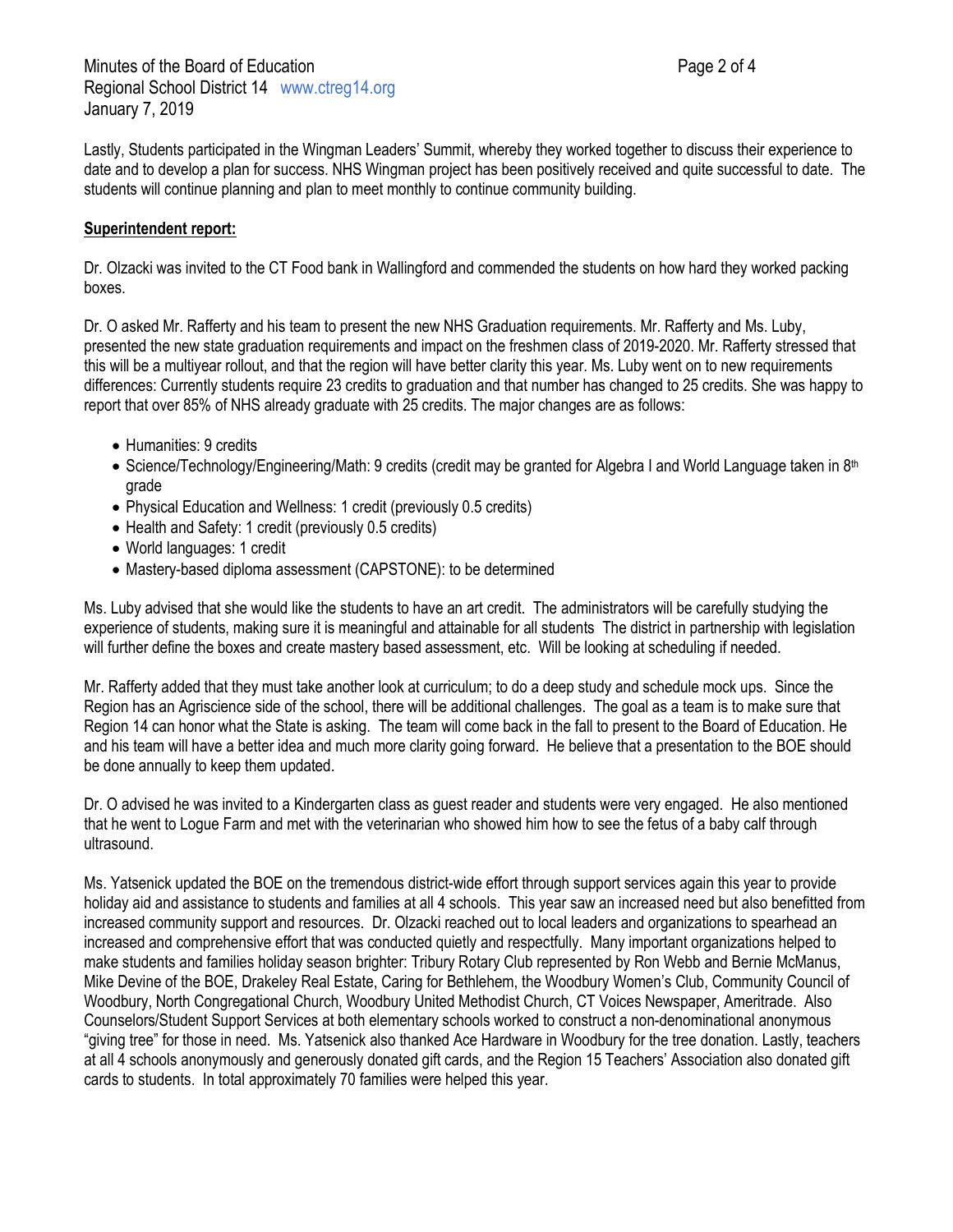### **Committee reports**

Building: Mr. Chapman will give an update at the next BOE meeting as he is not able to be present. Finance/Facilities: Mr. Bauer advised that next meeting will be at BES.

### **Board chair comments**

Ms. Morgan read a few letters which she received. The first letter was from the Abbey stating how thankful they were for the cookies that were prepared by the NHS culinary students and which were delivered to them by Dr. Olzacki. The second was a thank you card from Roger Parkhouse, and the third came in via email from the Commander of the VFW1607 stating that he had the pleasure of participating in the Veteran's Day celebration at the schools and that he recommended to continue promoting Veteran's Day by giving presentations etc., so that students could learn and understand more. Lastly Ms. Morgan read an email from William Michaels of NHS saying how pleasurable it was to serve the Veterans and that this could develop into a beautiful tradition going forward.

### **Public comment** –

Glenn Jameson NHS student, class of 2019 and Woodbury resident is hoping to get some sort of technology to be able to communicate instantly to speak with teachers. He would like to know if there exists the possibility for the region to implement the use of a regulated texting app or some similar app that could help students better communicate with teachers other than google classroom. Ms. Morgan advised that she would be happy to have him as well as a few of his fellow students attend a policy meeting to plead their case.

Jim Crocker of Woodbury stated that with the new State requirements for graduation, would like confirmation that these will not negatively impacts the students. He wants to see what the additional benefits are to raising the number of credits needed to graduate.

### **Old business**

Ms. Van Aken moved that the Region 14 BOE approve the 2019-2020 School Calendar as presented, seconded by Mr. Bauer. The board discussed the two different scenarios on the table. Ms. Luby, Principal of NHS commented that she has learned that the standard fire marshal upholds is "life safety" and instructional readiness looks quite different. She believes it would be wise to start after Labor Day to give everyone that extra bit of time to unpack boxes and have the classrooms ready to go for day one. The BOE discussed two different scenarios on whether to start before or after Labor Day.

Ms. Morgan requested a motion to amend the original motion on the table. Mr. Bauer moved that the Region 14 BOE amend the motion to approve the 2019-2020 to include Veterans Day as a working day and to change the tentative last day of school to June 16, 2019. Seconded by Ms. Van Aken. **The motion passed 5 -2 -0, with Mr. Devine and Ms. Zmek opposed.**

Mr. Bauer moved that the Region 14 BOE approve the 2019-2020 to include Veterans Day as a working day and change the tentative last day of school to June 16, 2019. Seconded by Ms. Van Aken. **The motion passed 5 -2 -0, with Mr. Devine and Ms. Zmek opposed.**

### **New business**

Ms. Van Aken moved that the Region 14 Board of Education approve Nonnewaug High School Agriscience Students trip to Delaware State University's Aquaculture/Horseshoe Crab Spawning Event in Rehoboth, DE, from May 24 through May 26, 2019 for 15 students, and 3 background checked chaperones via the Agriscience bus and funded by students and seconded by Mr. Lampart, **The motion carried unanimously 7-0-0.**